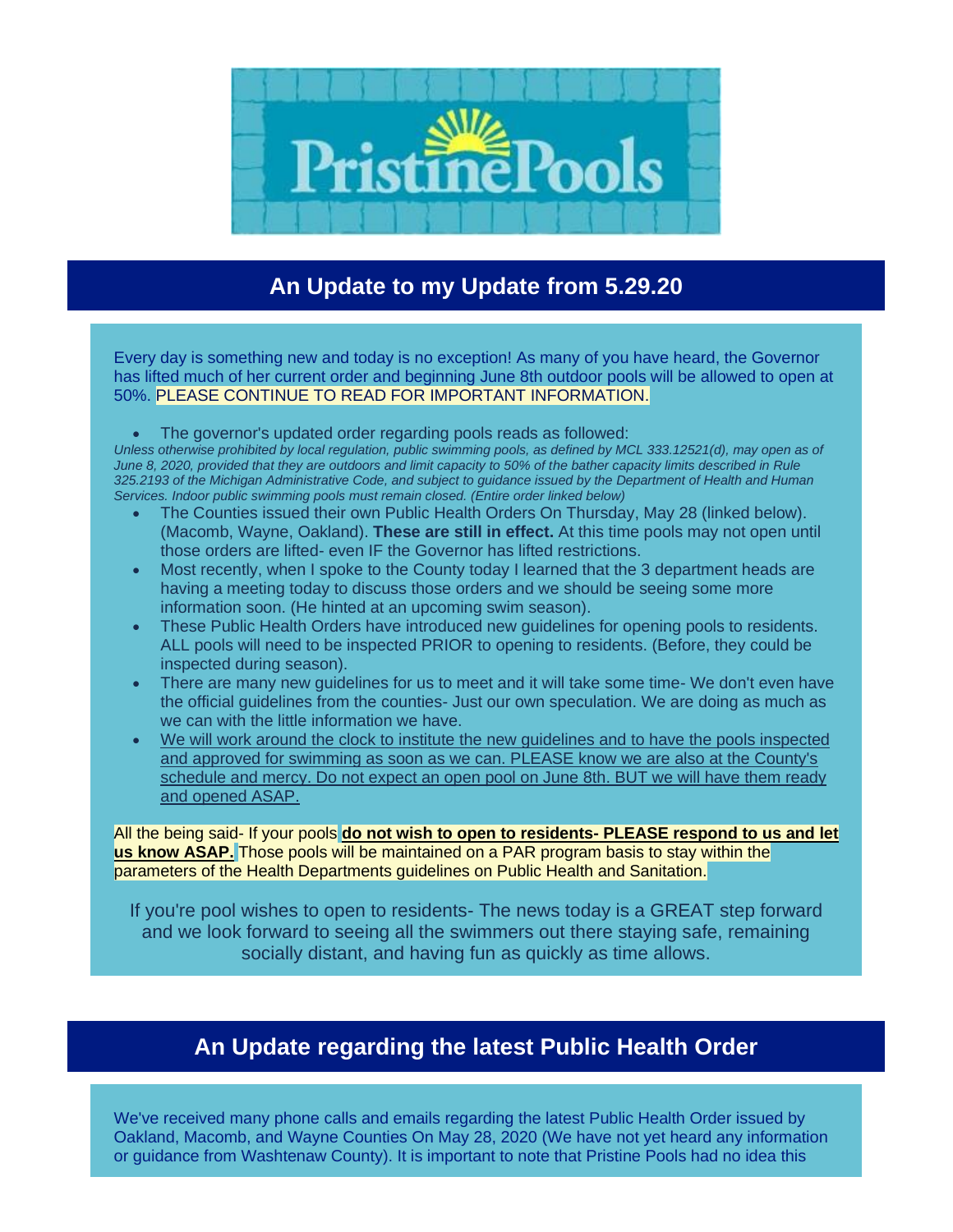order was being issued, in fact, we were totally blindsided by it. Pristine Pools has been working with the State and the Counties, along with looking to the CDC, for guidance on swimming pool safety. We have done everything we can to stay up-to-date and keep our communities up-to-date. To have this communication come out the way it did is EXTREMELY frustrating to us on a professional level.

The links to each order are below- Basically the orders state that pools are closed to the public Indefinitely until there is no public threat that exists that require the closure of swimming pools. This **still** leaves room for a safe swimming season but the order is VAGUE.

Our pools are already in their *'closed to public state'* until further notice. We saw the order on the news like many of you. Immediately after receiving the news we contacted the Counties for clarification. When we called the Environmental Health Department (EHD), to our surprise, they ALSO had no idea an order was being issued. *To clarify-*The Environmental Health Department is the division of the Health Department that oversees and inspects public swimming pools. That Division is who we receive **all and any** communication from regarding swimming pools, so for them not to know was appalling to us.

The orders were issued by the Heads of the overall Health Division that oversee all Health aspects of the County. We were shocked that their own sub-departments (EHD) had no idea. There is a HUGE lack of communication from the Division Heads to the professionals and it's disappointing. We are working 24-hours a day to get some answers and clarification because much of the order, as mentioned, is vague.

Below is what we know from the order as it stands.

- Pools must be closed to the residents. (This was something already known and being complied with).
- Pool operators are also expected to:
	- Post a copy of the respective order so that it is visible to employees and visitors. (We were not instructed to do so and had only learned this from reading the order. We will comply. BUT we do already have signs posted stating it is closed for resident use at this time.
	- Ensure that the pool does not become a hazard to health and safety, which includes maintaining proper water chemistry and circulation. (Also already being complied with). We are awaiting clarification on how much maintenance they are expecting. Right now we are maintaining 2 times per week- whether that number goes up is to be seen.
	- Continue the quarterly collection of water samples to check for coliform bacteria (Macomb County requires weekly testing). We had waited on water samples because we typically complete them just prior to opening to residents, but we will comply if needed.
	- In order to reopen the County must complete an inspection on the pool. (Already known and to be complied with).

The more we read these orders, the more we are to believe (not yet confirmed) it is a clarification to the Government's order. Up until this point we had NO guidance from the County-just approval of our submitted plans and strategies at this time. This may be the Counties way of handing down some guidance until more information is provided from the State level which we expect soon. Most of the items in this order are things we have already done and/or complied with for our communities- Pristine Pools was ahead of the County with regards to public safety and compliance. **That being said- I am disappointed that the Health Division Heads would submit an order in such a manner to cause more confusion and uncertainty. I find it irresponsible and thoughtless. I have emailed each Health Division Head with my thoughts on this unprofessionalism. Additionally, in this email I have also requested clarification on some of the order's items.**

**I strive to keep our communities up to date with the most current information. I will continue to work in this manner and continue to update every association with news as I receive it.**